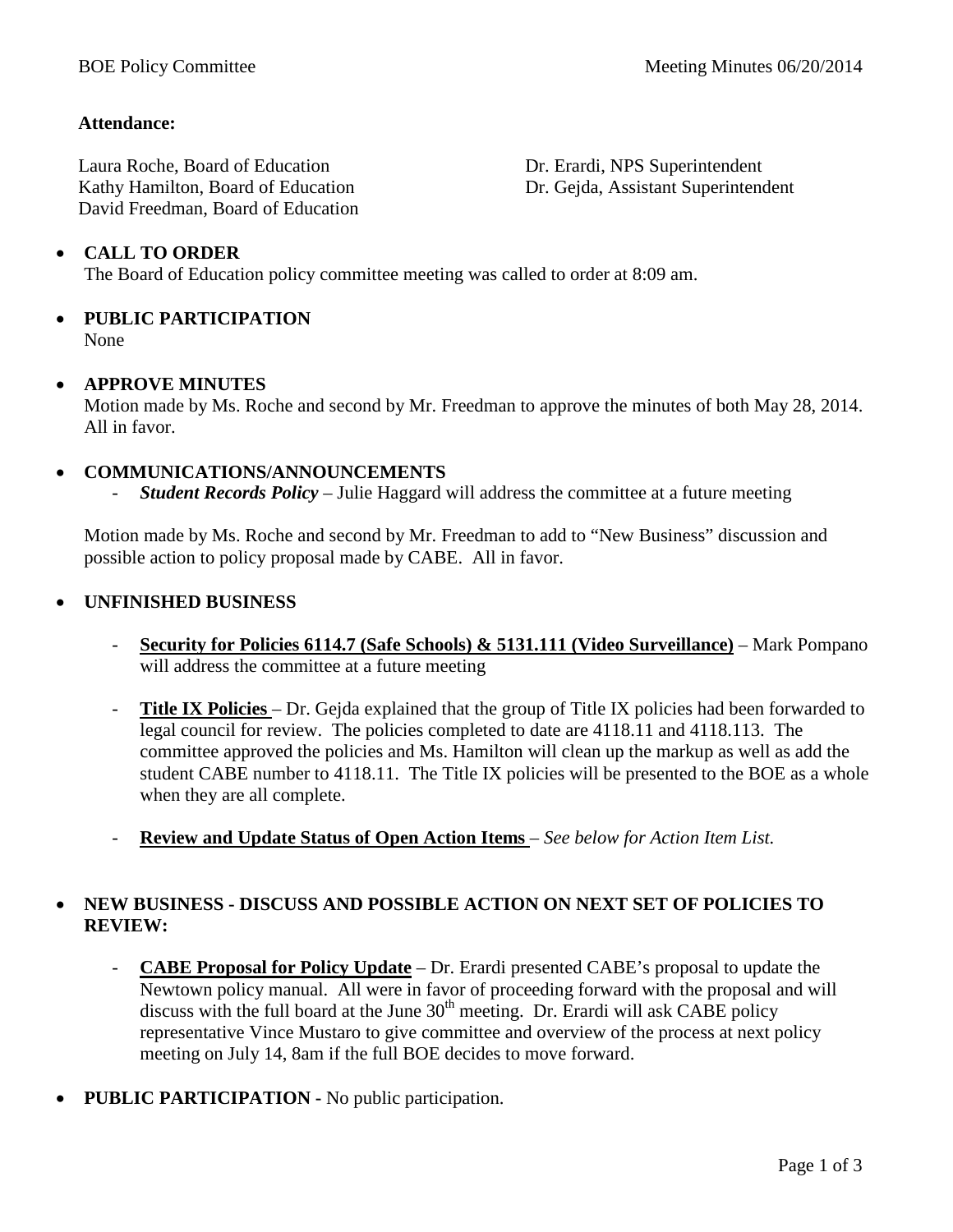## • **ADJOURNMENT**

A motion by Ms. Roche and second by Mr. Freedman was made to adjourn the meeting at 9:15 am. All in favor.

# **Action Items:**

| <b>Responsible</b> |                                       |                                    | <b>Due</b>  |
|--------------------|---------------------------------------|------------------------------------|-------------|
| <b>Party</b>       | <b>Action</b>                         | <b>Comments</b>                    | <b>Date</b> |
|                    | Combine suggested changes from        |                                    |             |
|                    | policy Newtown policy 7-303 into      |                                    | <b>Next</b> |
|                    | Julie Haggard CABE policy 5125        |                                    | Meeting     |
|                    | Complete Review of Changes to 7-      |                                    | <b>Next</b> |
| Committee          | 303                                   |                                    | Meeting     |
|                    | Review/Update of comments             | Policy #5136 (Use of privately     |             |
|                    | received from Dr. Reed and David      | owned technological devices by     |             |
| Ms Hamilton Abbey  |                                       | students)                          | 2/27/2013   |
|                    | Review and Approve Title IX           |                                    |             |
|                    | policies: 4000.1, 4111, 4111.1,       | Carried forward                    |             |
|                    | 5145.5, 5145.51, 5145.52, 5145.6,     | Completed 4118.11, 4118.113 on     |             |
| Dr. Gejda          | 6121, 6121.1                          | $6/20/2014$ .                      | 2/27/2013   |
| Dr. Gejda &        | Review & Approve policy 5114          |                                    |             |
| Principals         | (Newtown policy 7-401)                |                                    | 2/27/2014   |
|                    | Combine CABE policy 3524/3524/1       |                                    |             |
|                    | with Newtown policy 3-900             | Carried forward: Review any        |             |
|                    | Ms. Hamilton (Pesticide Application)  | proposed changes with Mr. Faiella  | 2/27/2014   |
|                    | Consider adding policy for online     |                                    |             |
| Dr. Gejda          | learning                              |                                    | 2/27/2014   |
|                    | Add changes to incorporate new        |                                    |             |
|                    | legislation for recess (8-            |                                    |             |
| Committee          | 704/6142.101)                         |                                    | 2/27/2014   |
|                    | Consider Weston Policy #4118.35       |                                    |             |
|                    | (Employee Use of the district's       |                                    |             |
|                    | computer systems and electronic       |                                    |             |
| Committee          | communications)                       |                                    | <b>TBD</b>  |
|                    | Consider Weston Policy #4118.5        |                                    |             |
| Committee          | (Personnel - Social Networking)       |                                    | <b>TBD</b>  |
|                    | <b>Superintendent Review Process:</b> | Begin work in conjunction with new |             |
| Committee          | 2-103, 2-103.1, 2-103.2               | Superintendent                     | <b>TBD</b>  |
|                    | CABE policies: 3432, 3433             |                                    |             |
| Committee          | (Budgeting and expense reporting)     | For Future Thought                 | <b>TBD</b>  |
|                    | Consider Updating 8-300 (CABE         |                                    |             |
|                    | Equivalents: 6141.328, 6141.321,      |                                    |             |
| Committee          | 6141.322, 6141.323)                   | Acceptable Use of Technology       | <b>TBD</b>  |
|                    |                                       |                                    |             |
|                    | Consider Updating 8-605 (CABE         | <b>Safe School Climate</b>         |             |
| Committee          | Equivalents 5131.911, 5131.91)        | (Bullying/Hazing)                  | <b>TBD</b>  |